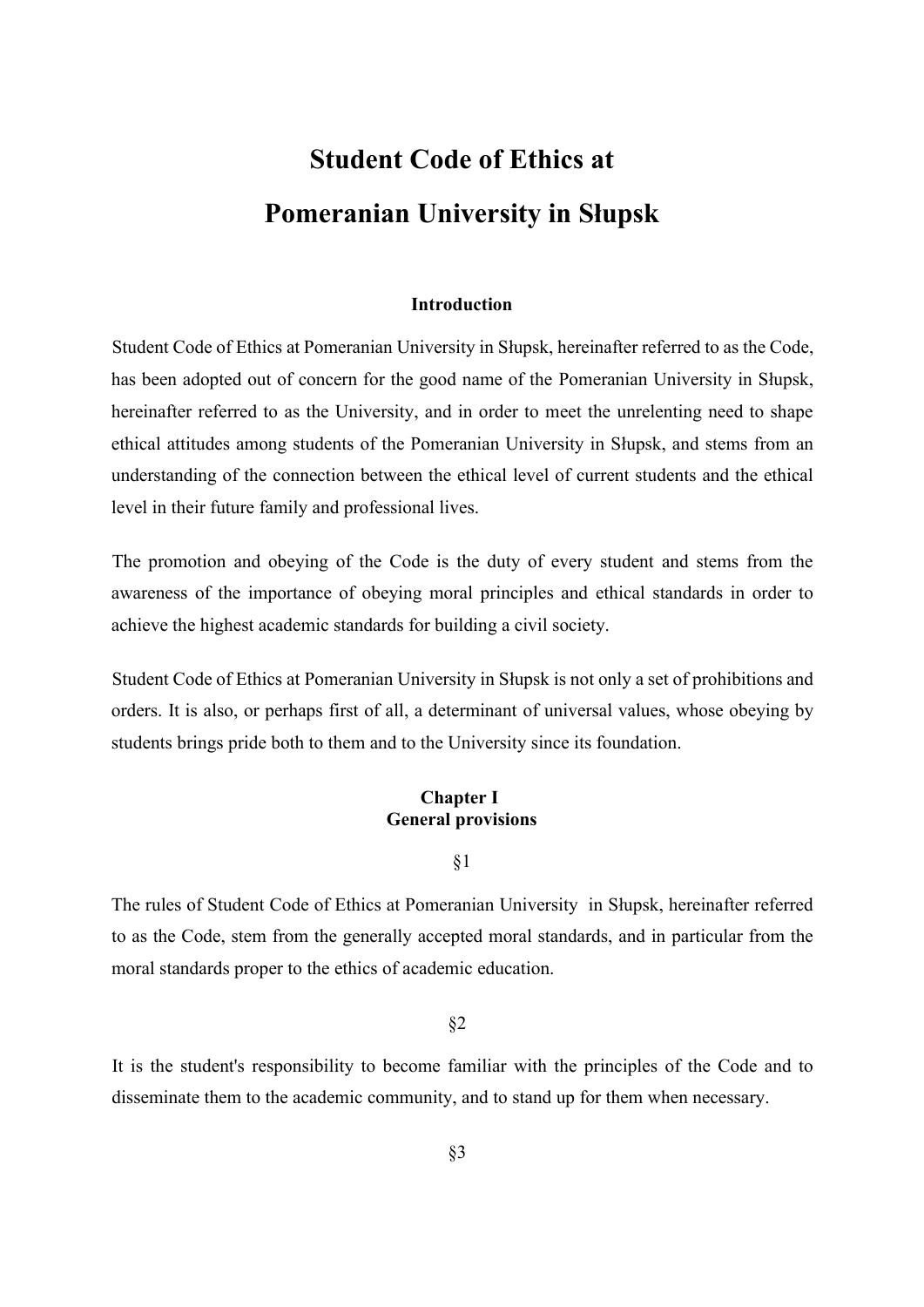Compliance with the Code is entrusted to all students of the University, their sensibilities and consciences.

### §4

It is considered reprehensible to violate the ethical standards set forth in the Code for the purpose of obtaining financial or any other benefit.

# **Chapter II Academic society**

§5

Bearing in mind the inherent and inalienable dignity of every human being, students should be guided in their conduct by honesty and decency, and in their dealings with others, regardless of their position in the academic and social hierarchy, obey the principles of good manners and high personal culture.

§6

Students should base relationships with other students on: respect, kindness, solidarity, loyalty and cooperation. In this way, students co-create the academic community of the University.

# §7

Students should support other students in their studies, help them to adjust to academic life, and learn and follow the rules of the University.

# §8

Students should be characterized by responsibility, bear it for their actions and not avoid the negative consequences of their own behaviour.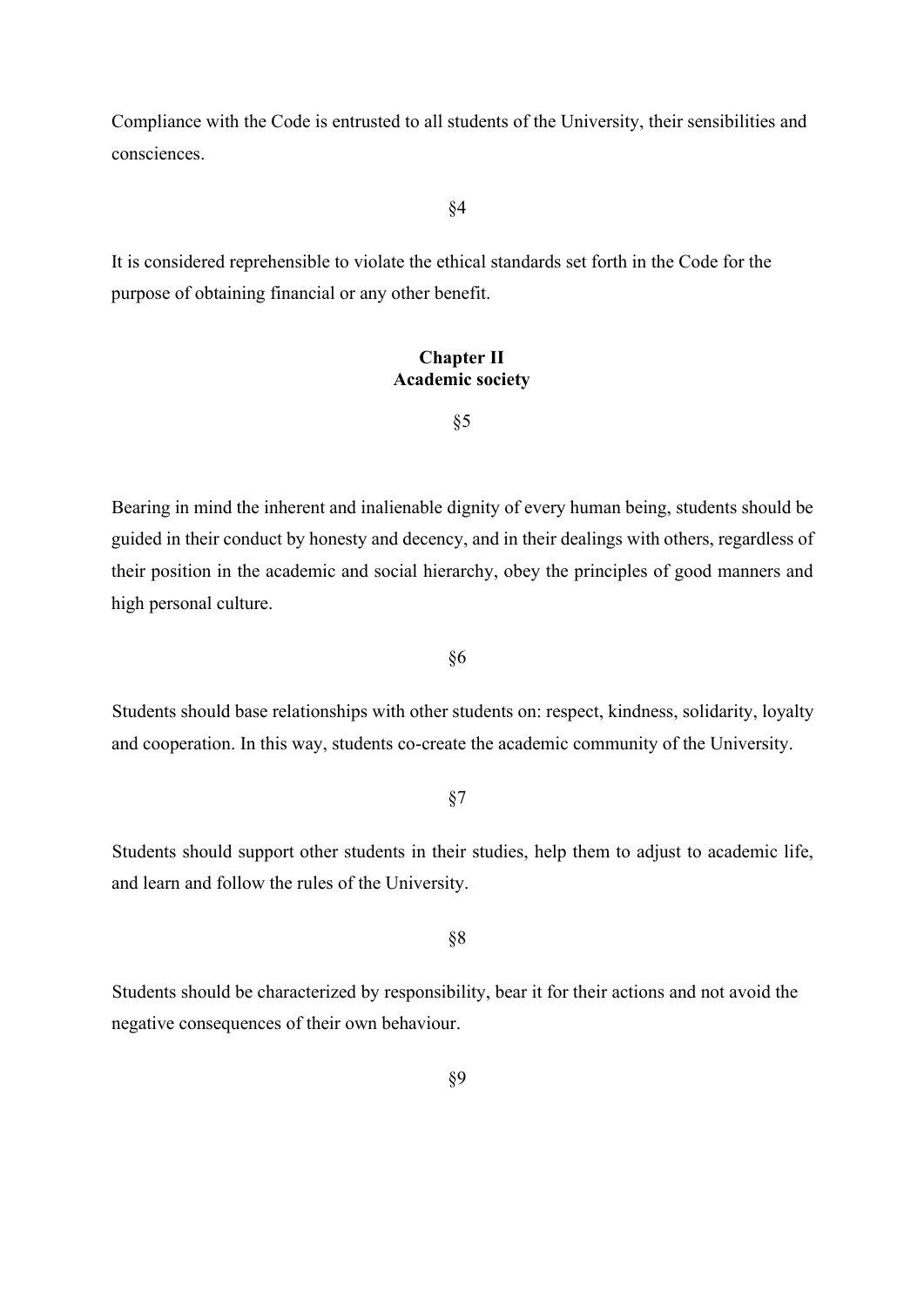It is considered reprehensible behaviour on the part of the Student to discriminate against other students on the basis of colour, religion, national origin, political beliefs, sexual orientation, or any other reason.

### §10

The student should oppose all manifestations of evil, aggression, social pathology, and dishonest behaviour.

.

### §11

A student shall not remain passive in the face of dishonest and unethical behaviour of another student or employee of the University, counteracting negative phenomena in academic life. In the case of behaviours that constitute a breach of the binding legal norms, they should also notify the University authorities or appropriate law enforcement agencies.

# **Chapter III**

# **Science and studies**

### §12

The student is obliged to work diligently and conscientiously to continually improve his/her skills, and to acquire knowledge throughout entire period of study.

# §13

The student should make every possible effort to enrich his/her knowledge.

### §14

Students should acquire and develop all practical skills related to their future profession, particularly through participation in the internship system.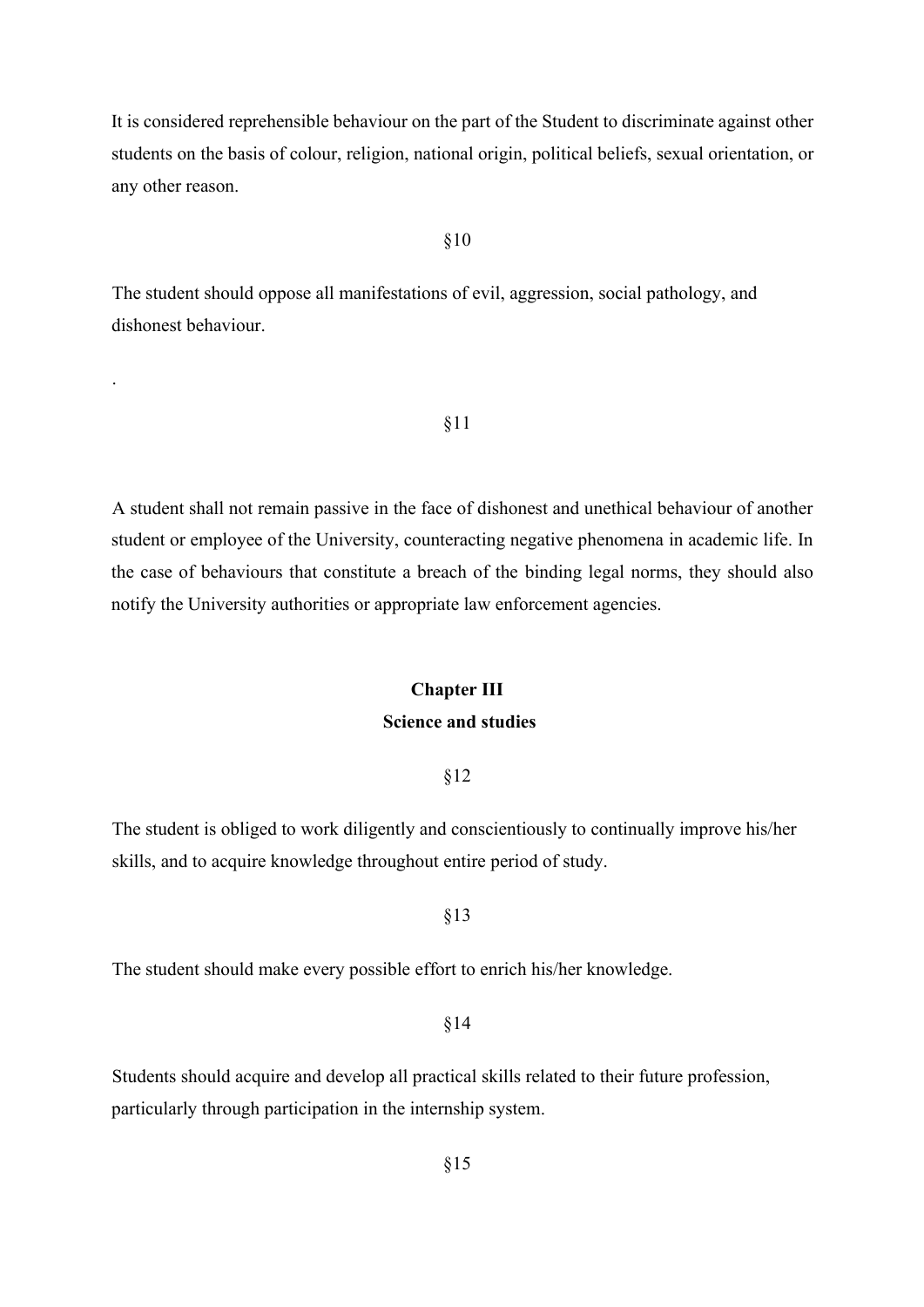The student is obliged to familiarize himself/herself with the Law on Higher Education, the Statutes of Pomeranian University and the Rules and Regulations of the University, as well as to be obeyed by the norms contained therein.

#### §16

Students treat examinations, as well as all other forms of knowledge verification, as reliable tests in which they use only their own knowledge and skills. Any dishonest behaviour, in particular aimed at distorting the result of an examination or any other form of knowledge verification, is unacceptable.

### §17

A student shall not alter, forge, or otherwise falsify documents for personal gain, including but not limited to passing an examination, violating session order, or obtaining undue benefits from the University.

### §18

The student is obliged to evaluate the School employees in a fair and honest manner resulting from the functioning of the Internal Educational Quality Management System at the Pomeranian University in Słupsk.

### § 19

# The student exercises freedom of speech while respecting the principles of fair and substantive discussion.

# § 20

The student acts for the good of the academic community, cares for the good name and positive image of the University, and respects its traditions.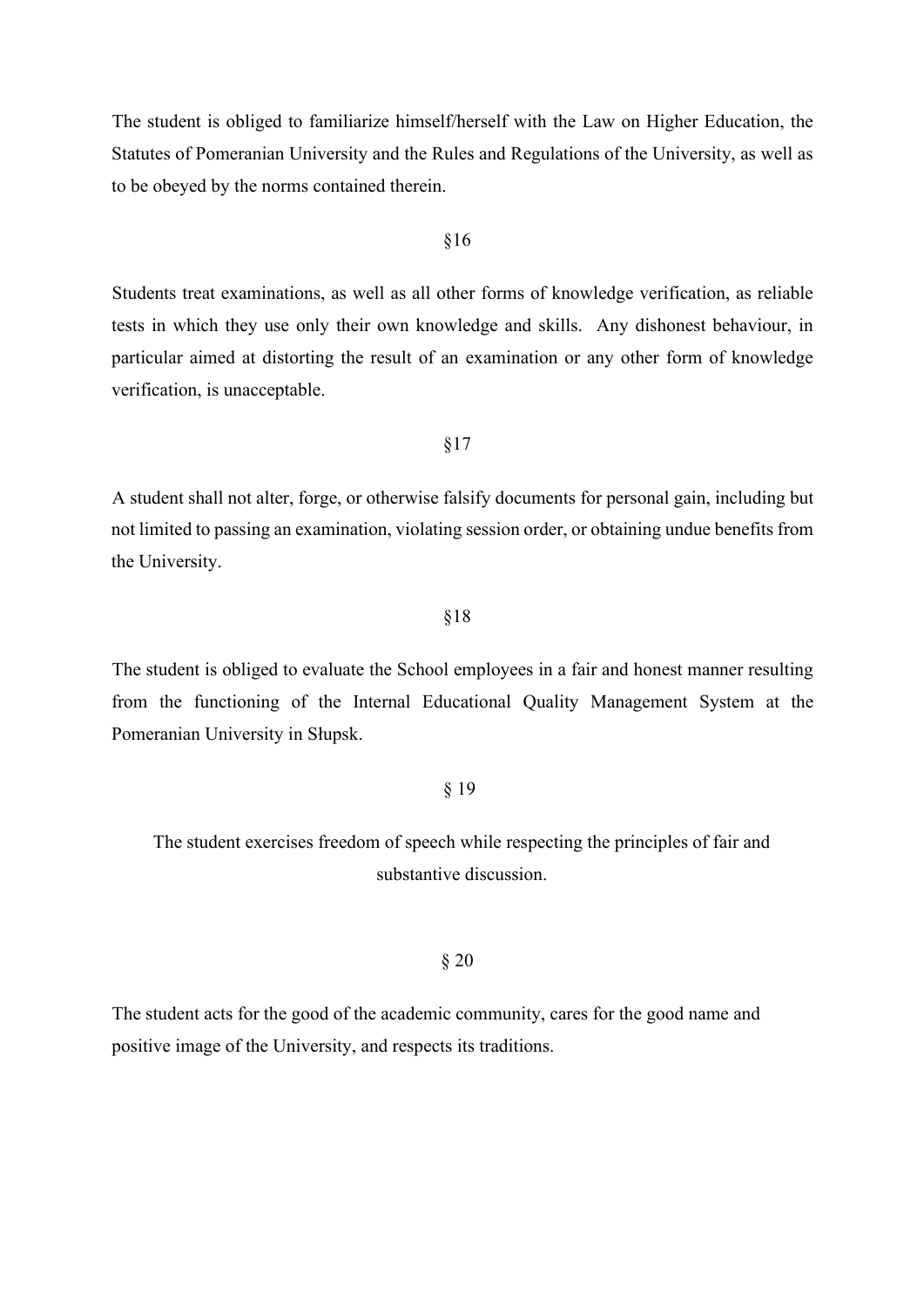### **Chapter IV**

### **Relationship to University employees**

§21

Students shall treat University employees with due respect, obeying the principles of good manners and academic customs in their interactions.

§22

The student shall not take advantage of private contacts and personal intimacies with University employees.

### §23

A student should react appropriately to any manifestation of unethical behaviour by University employees. In the case of behaviours that constitute a transgression of applicable legal standards, he/she should also notify the University authorities and appropriate law enforcement agencies.

### **Chapter V**

# Relation to the University

### §24

A student takes care of the good name of the University and represents it with dignity, also outside its walls.

# §25

The student strives to participate in events important to the academic community. He or she should also become actively involved in their organization whenever possible.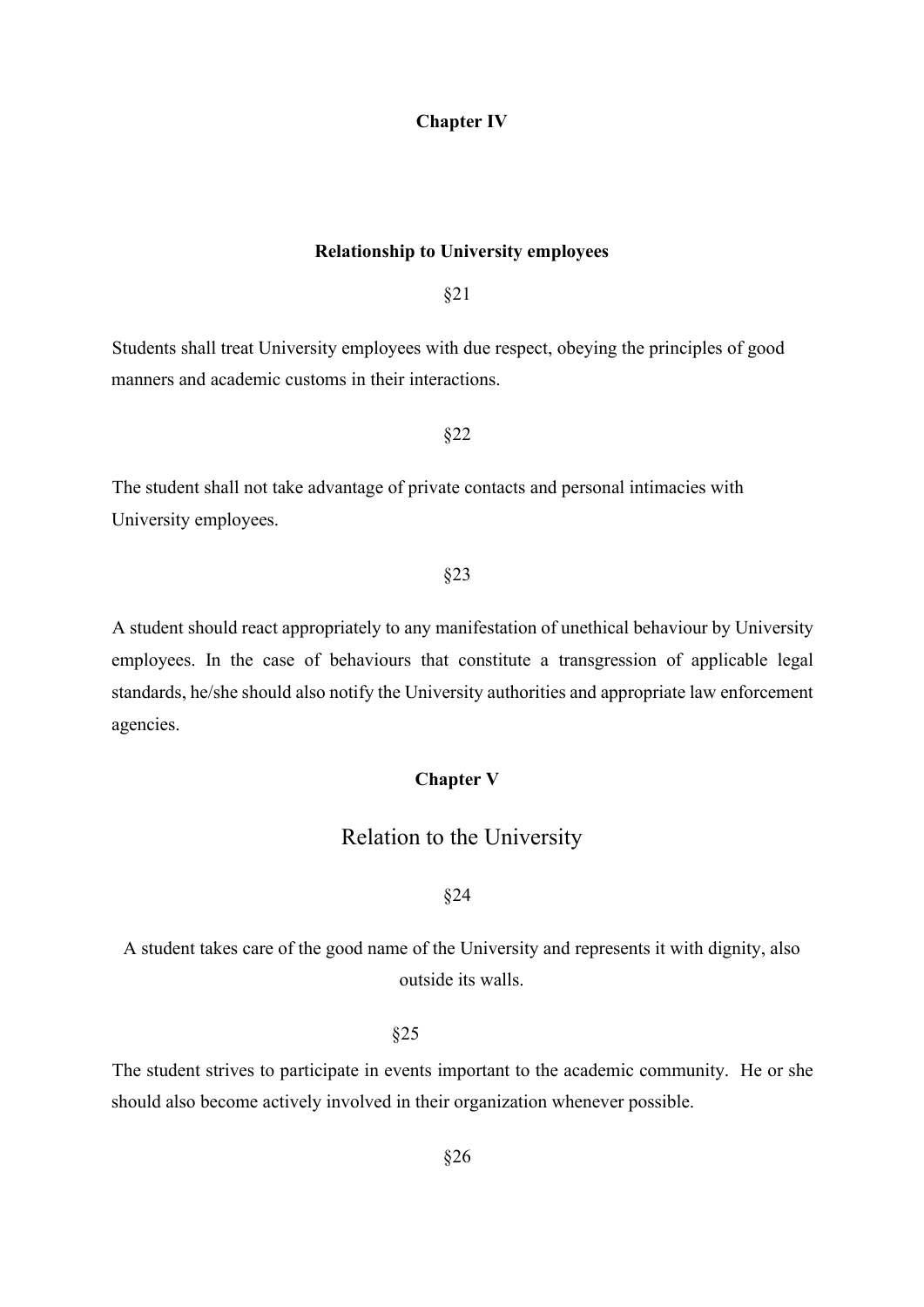A student shall cooperate with persons associated with the University in order to improve its functioning. He/she shall do so in particular by participating in initiatives supporting the development of the University, as well as by active participation in student organizations. He/she shall support the activity of the Student Government as the main representative of his/her interests, and shall turn to it in all disputable issues requiring cooperation with the University authorities.

### §27

Even after graduation, a student is obliged to take care of the good name of the University by demonstrating his/her moral and intellectual standards.

# **Chapter VI**

.

### **Unethical and Reprehensible Behaviour**

### §28

Students will be guided by honesty in all actions they take. In particular, the following are considered unethical:

1) not writing credit and other course work by himself/herself - submitting purchased or appropriated works of others for credit,

2) non-compliance with intellectual property law: using other people's materials in diploma theses and final course assignments without identifying the author,

3) non-compliance with the standards set out in this Code and Polish law, and in particular doing it in order to obtain a financial or other personal benefit,

4) falsifying documents or entries in a student's periodic performance record, 5) impersonating another student,

6) abuse of family connections, personal relationships, or patronage,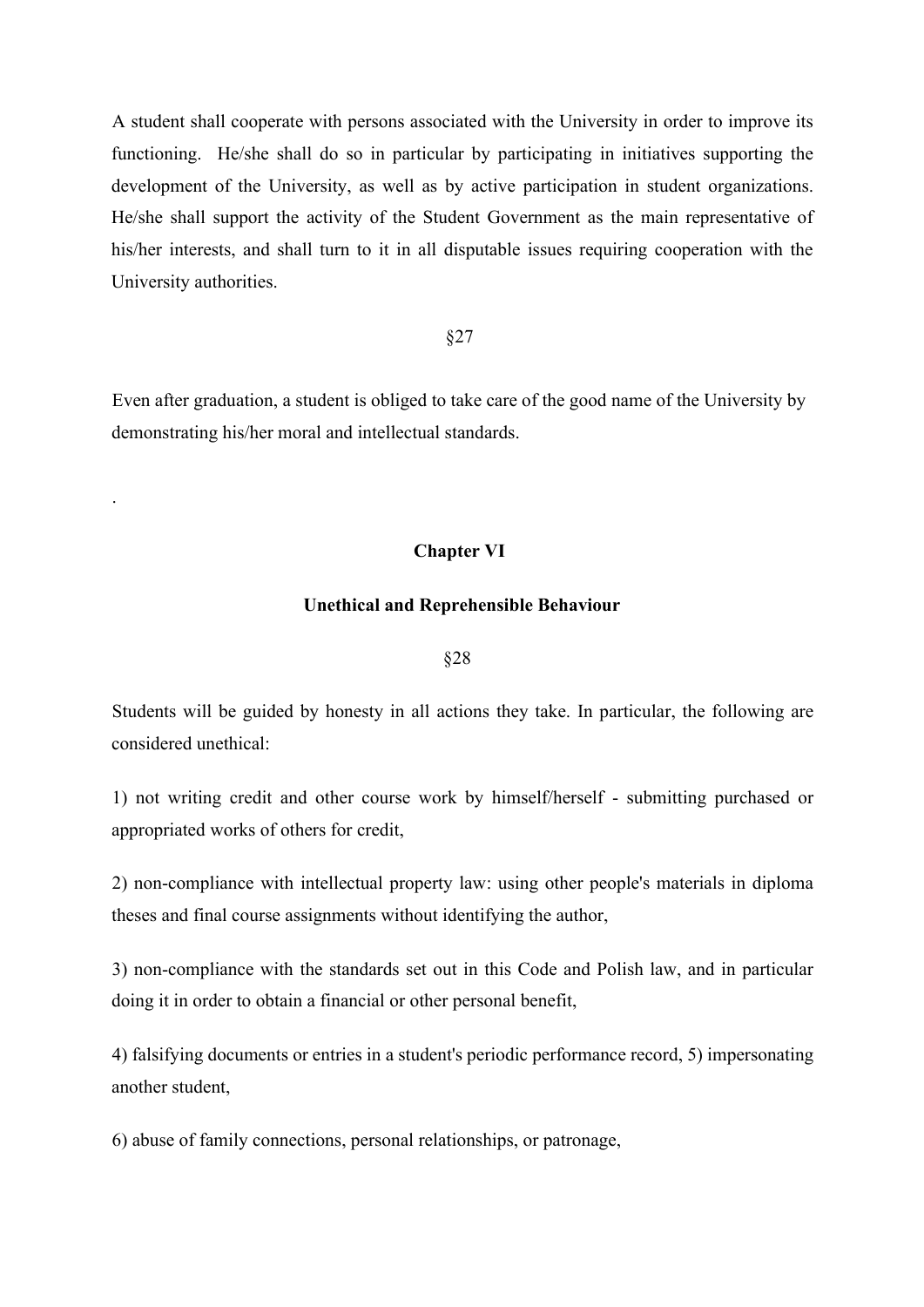7) failing to show proper respect towards academic staff and other University employees,

8) seeking to obtain undue benefits from the University.

### §29

The student should respect the property of the University and public property. A student should show concern for the technical efficiency and aesthetics of the resources made available to them. The following are considered reprehensible:

1) destroying the property of the University, in particular the teaching halls, dormitories and their equipment,

2) other manifestations of vandalism.

§30

Students should treat academic staff and other university employees obeying the principles of good manners and academic customs in their contacts with them. In particular, the following are considered as reprehensible:

1) repeated and unexcused lack of punctuality,

2) disrupting the course of classes,

3) insulting or disrespectful attitude.

# **Chapter VII**

# Accountability

§31

For violations of the above ethical standards, particularly illegal conduct, a student of the University is liable to the Student Disciplinary Committee.